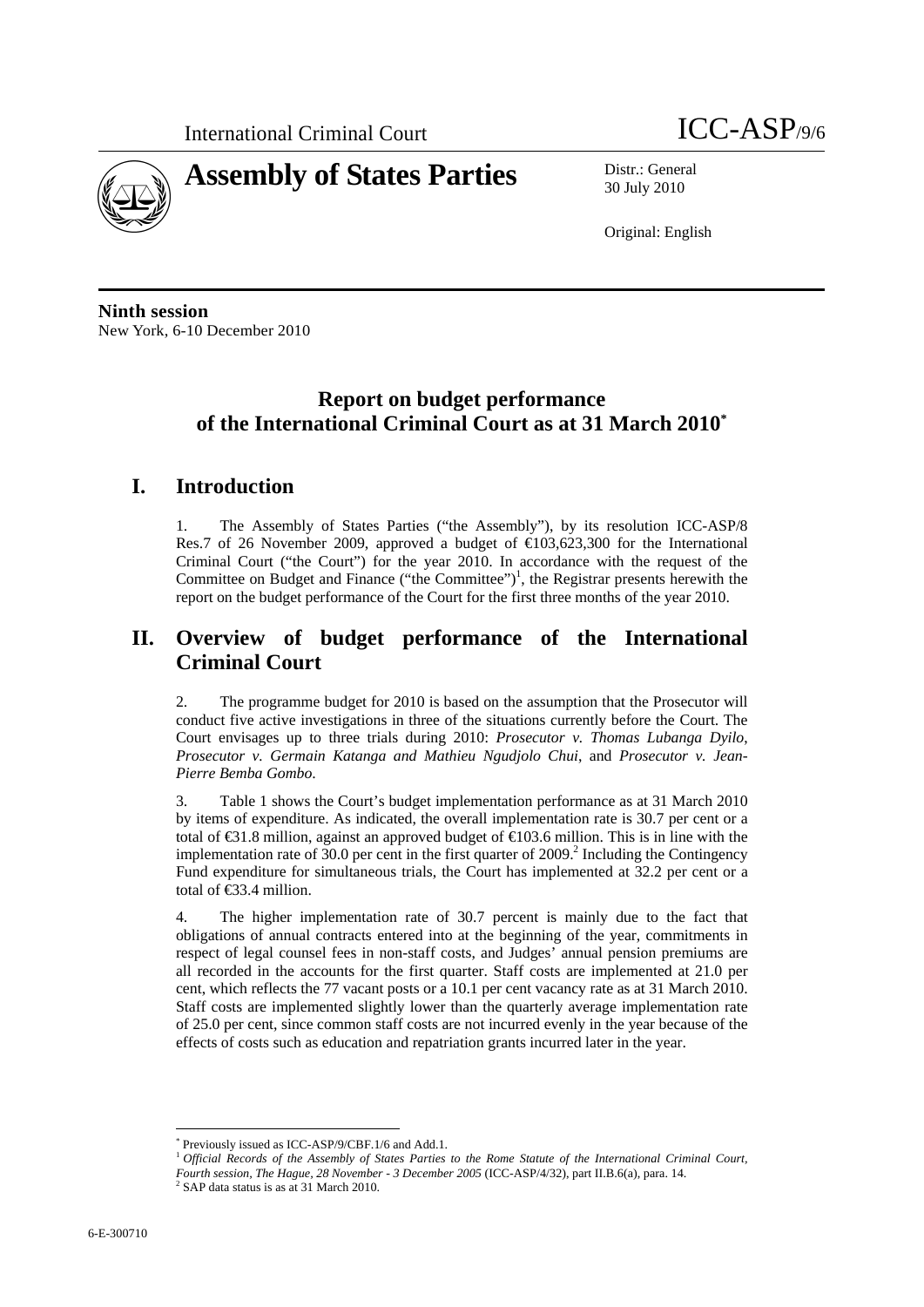5. On 18 December 2009, the Court submitted a request to the Committee for access to its Contingency Fund in the amount of €3,316,100 on account of conducting parallel trial hearings for six months for the cases of Thomas Lubanga Dyilo and of Germain Katanga and Mathieu Ngudjolo Chui. The trials started in late January 2010. Major costs are associated with additional staff requirements. As at 31 March 2010, the Court has implemented at 46.0 per cent, or a total of  $\epsilon$ 1.5 million.

| Item                                | Approved<br><b>Budget</b><br>2010 | Expenditure **<br>as at<br>31 March 2010 | Unencumbered<br>Balance as at<br>31 March 2010 | Implementation<br>rate in % as at<br>31 March 2010 |
|-------------------------------------|-----------------------------------|------------------------------------------|------------------------------------------------|----------------------------------------------------|
|                                     | $[1]$                             | $[2]$                                    | $[1]-[2]=[3]$                                  | $[2]/[1]=[4]$                                      |
| Judges                              | 5,634                             | 2,992                                    | 2,643                                          | 53.1                                               |
| Sub-total judges                    | 5,634                             | 2,992                                    | 2,643                                          | 53.1                                               |
| Staff costs                         | 60,172                            | 12,651                                   | 47,521                                         | 21.0                                               |
| General temporary assistance        | 8.535                             | 1,892                                    | 6,643                                          | 22.2                                               |
| Temporary assistance for meetings   | 1,151                             | 188                                      | 963                                            | 16.3                                               |
| Overtime                            | 406                               | 65                                       | 341                                            | 16.0                                               |
| Consultants                         | 393                               | 106                                      | 287                                            | 27.0                                               |
| Sub-total staff costs               | 70,657                            | 14,902                                   | 55,754                                         | 21.1                                               |
| Travel *                            | 5,251                             | 1,014                                    | 4,237                                          | 19.3                                               |
| Hospitality                         | 58                                | 29                                       | 29                                             | 49.5                                               |
| Contractual services incl. training | 7,787                             | 4,042                                    | 3,745                                          | 51.9                                               |
| General operating expenses          | 12,198                            | 7,602                                    | 4,596                                          | 62.3                                               |
| Supplies and materials              | 1,248                             | 766                                      | 481                                            | 61.4                                               |
| Furniture and equipment             | 790                               | 477                                      | 313                                            | 60.4                                               |
| Sub-total non-staff costs           | 27,333                            | 13,930                                   | 13,403                                         | 51.0                                               |
| <b>Total ICC</b>                    | 103,623                           | 31,824                                   | 71,799                                         | 30.7                                               |

### **Table 1: Total ICC Budget performance as at 31 March 2010 by item of expenditure (thousands of euros)**

\* Travel includes Judges' travel.

\*\* Includes commitments of  $E$ 2.4 million.

6. Table 2 provides a summary of the budget performance by major programme. Judiciary and the Registry show high implementation rates of 38.4 per cent and 34.8 per cent respectively. Judiciary's high implementation rate is due, as explained above, to the cost of Judges' pension premiums of  $\bigoplus$  million being incurred at the start of the year. High implementation rate at the Registry is likewise attributable to the fact that annual contracts for services and goods pertinent to all major programmes are recorded in the first quarter's accounts, as are commitments on account of legal fees for defence teams, which are implemented at 43.7 per cent or  $\bigoplus$  2 million. The Office of the Prosecutor is implemented at 20.9 per cent, which is almost on schedule. Secretariat of the Assembly of States Parties is implemented at 22.4 per cent, due to the expenditure on preparations for the Review Conference to be held in early June. Secretariat of the Trust Fund for Victims has an implementation rate of 21.6 per cent. Project Office for the Permanent Premises shows a low implementation rate of 16.0 per cent, because costs such as interest on the Permanent Premises loan in general operating expenses are not expected to be incurred until later in the year. Independent Oversight Mechanism has as yet no expenditure.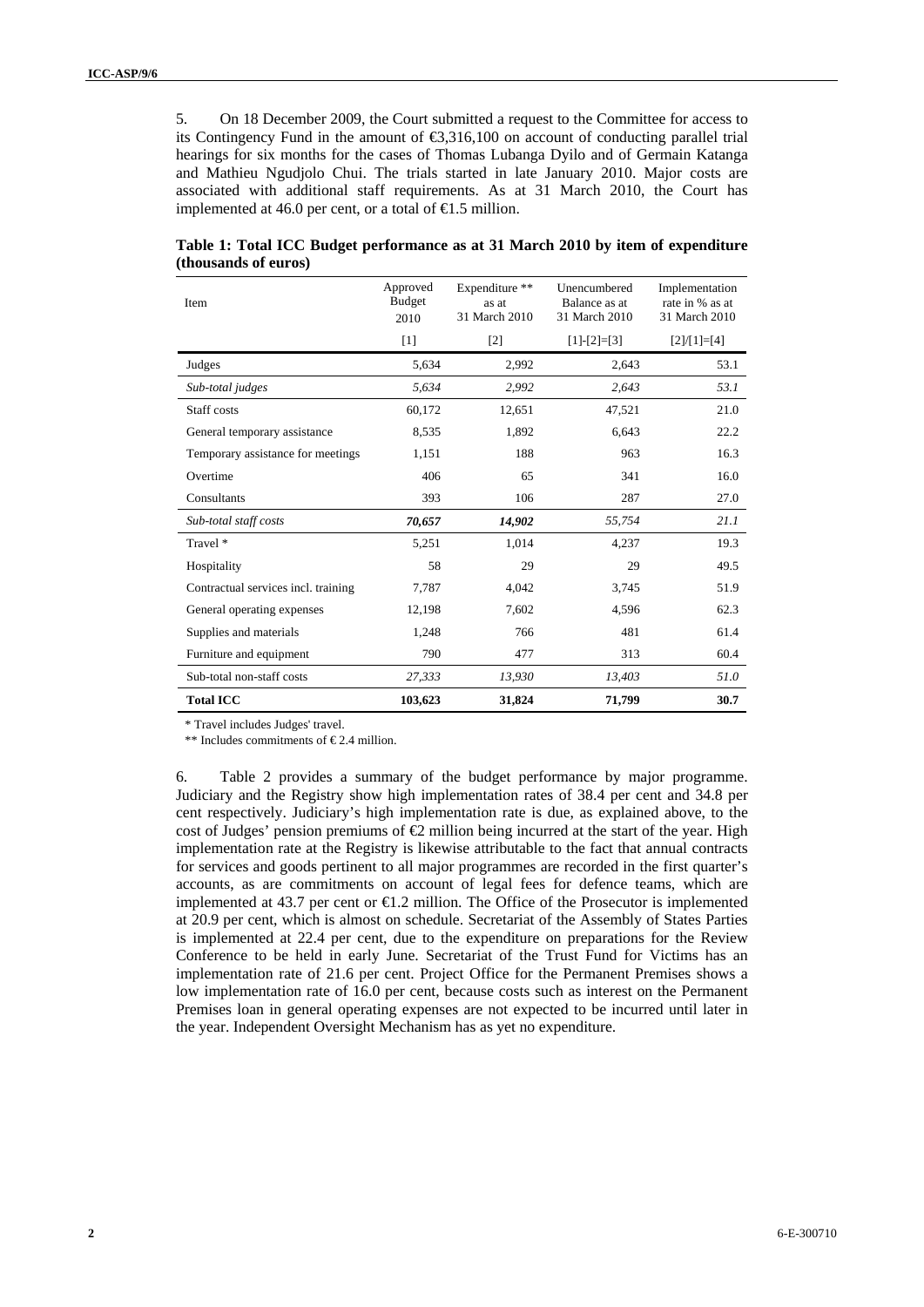| Major Programme                                         | Approved<br>Budget 2010 | Expenditure *<br>as at<br>31 March 2010 | Unencumbered<br>Balance as at<br>31 March 2010 | Implementation<br>rate in % as at<br>31 March 2010 |
|---------------------------------------------------------|-------------------------|-----------------------------------------|------------------------------------------------|----------------------------------------------------|
|                                                         | $[1]$                   | $[2]$                                   | $[1]-[2]=[3]$                                  | $[2]/[1]=[4]$                                      |
| Major Programme I                                       |                         |                                         |                                                |                                                    |
| Judiciary                                               | 10,744                  | 4,124                                   | 6,620                                          | 38.4                                               |
| Major Programme II                                      |                         |                                         |                                                |                                                    |
| Office of the Prosecutor                                | 26,828                  | 5,611                                   | 21,218                                         | 20.9                                               |
| Major Programme III                                     |                         |                                         |                                                |                                                    |
| Registry                                                | 59,631                  | 20,774                                  | 38,857                                         | 34.8                                               |
| Major Programme IV                                      |                         |                                         |                                                |                                                    |
| Secretariat of the Assembly of<br><b>States Parties</b> | 4,273                   | 958                                     | 3,315                                          | 22.4                                               |
| Major Programme VI                                      |                         |                                         |                                                |                                                    |
| Secretariat of the Trust Fund for<br>Victims            | 1,222                   | 264                                     | 957                                            | 21.6                                               |
| Major Programme VII                                     |                         |                                         |                                                |                                                    |
| Other Major Programme                                   |                         |                                         |                                                |                                                    |
| Major Programme VII.1                                   |                         |                                         |                                                |                                                    |
| Project Office for the Permanent<br>Premises            | 584                     | 93                                      | 491                                            | 16.0                                               |
| Major Programme VII.5                                   |                         |                                         |                                                |                                                    |
| Independent Oversight Mechanism                         | 342                     |                                         |                                                |                                                    |
| <b>Total Court</b>                                      | 103,623                 | 31,824                                  | 71,799                                         | 30.7                                               |

#### **Table 2: Budget performance as at 31 March 2010 by Major Programme (thousands of euros)**

\* Includes commitments of  $E$ 2.4 million.

7. Figure 1 below compares the implementation rates of the Court in the first quarter from 2008 to 2010. The similarity of implementation rates for the years 2009 and 2010 suggests a similar pattern of expenditure, with costs on account of annual contracts, legal fees and judges' pension premiums being committed at the start of the year.



**Figure 1: Comparison of budget performance of the Court at the first quarter of the years 2008-2010** 

<sup>\*</sup> Data status is at 31 March 2010.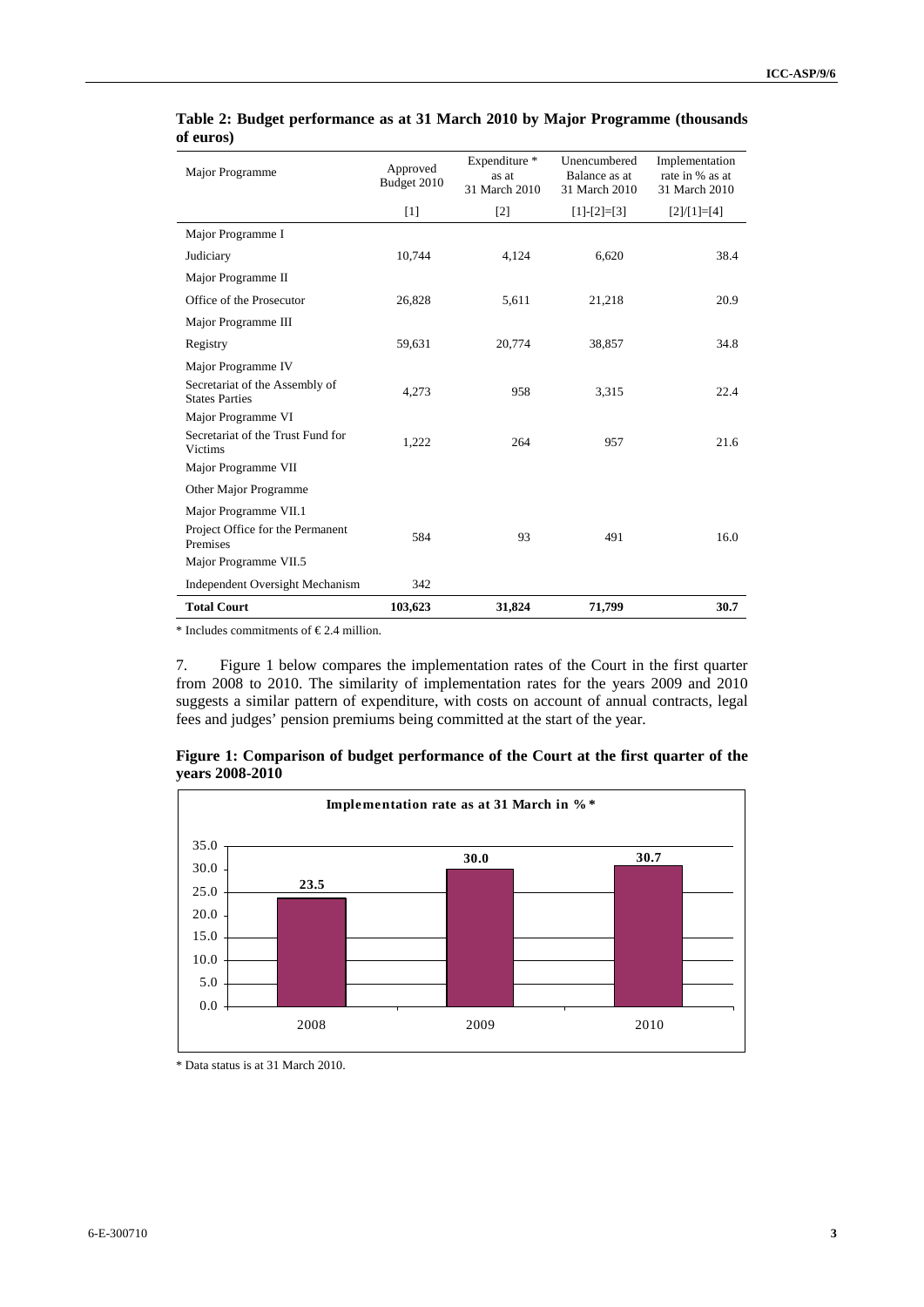## **III. Transfer of Funds**

8. Amounts of €670,200 and €341,000 have been transferred in the areas of general temporary assistance and contractual services respectively within the Secretariat of the Assembly of States Parties ("ASP"). The sub-programme Special Conference was created for the purpose of the Review Conference in Kampala to be held in 2010 and the funds originally included and approved in the sub-programme Conference needed to be transferred. The purpose of this transfer was to enable funds for the Review Conference to be monitored separately from those for the ASP's regular activities.

9. €260,500 have been transferred from Planning and Operations Section to Deputy Prosecutor for Prosecutions for the purposes of supporting General Temporary Assistance (GTA) requirements in Major Programme II. The transfer was made from within the approved GTA budget.

### **IV. Recruitment**

10. As indicated in the 2009 performance reports, recruitment activities have been very positive in the last months. As a result, the Court's present staffing position is for the most part well balanced, with budgeted and actual vacancy rates at the same level. Despite a small net decrease in the first quarter, mainly due to separations and internal placements, recruitment activities are expected to continue unabated in 2010.

#### **Table 3: Staffing - Approved versus filled posts by post type (P and GS staff)**

|                       | Approved * | Filled   | Under<br>recruitment | Advertised<br>not under<br>recruitment | Vacant not<br>advertised |
|-----------------------|------------|----------|----------------------|----------------------------------------|--------------------------|
|                       | [1]        | [2]      | [3]                  | [4]                                    | [5]                      |
| Major programme I     | 50         | 46       | 2                    |                                        |                          |
| Major programme II    | 215        | 203      |                      |                                        | 3                        |
| Major programme III   | 477        | 427      | 30                   | 3                                      | 17                       |
| Major programme IV    | 9          | 3        | 6                    | 0                                      |                          |
| Major programme VI    |            | 4        | 2                    | 0                                      |                          |
| Major programme VII.1 | 3          | 3        | 0                    | 0                                      | $\Omega$                 |
| Major programme VII.5 | 2          | $\Omega$ | 0                    | 0                                      |                          |
| <b>Total ICC</b>      | 763        | 686      | 47                   |                                        | 24                       |

\* The table excludes five Elected Official posts (three in MP II and two in MP III).

#### **Recruitment Status and Trends**

First quarter 2010

(a) 21 vacancies filled in first quarter 2010; 8 in January, 6 in February, 7 in March;

(a) 17 separations; 7 in January, 1 in February, 9 in March;

(b) 7 internal placements against vacancies; 5 in January, 1 in February, 1 in March; and

(c) Net decrease of staff for first quarter is 3.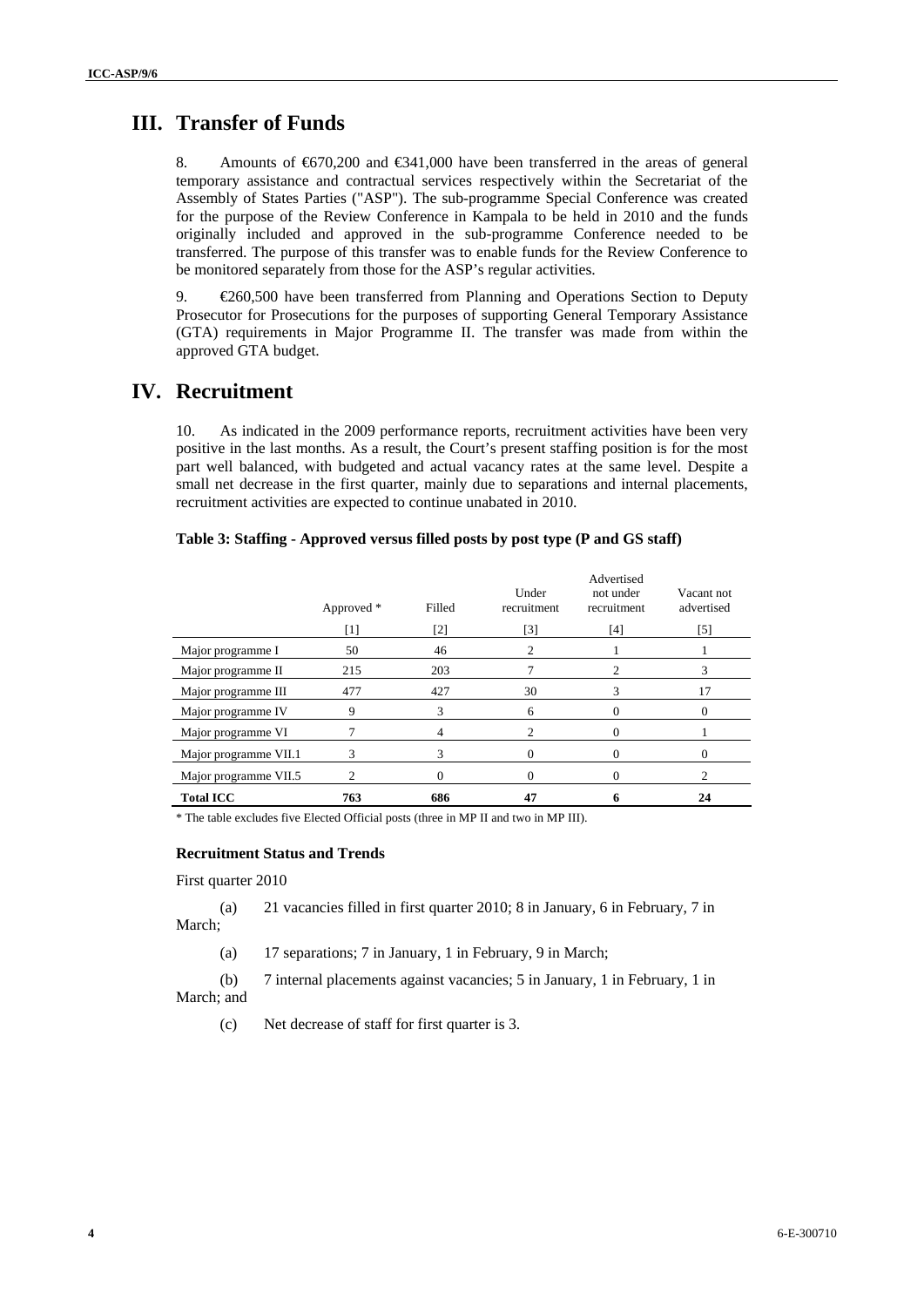# **V. Overview of resource utilization for basic and situationrelated activities**

11. Tables 3 and 4 show the Court's basic and situation-related budget performance by items of expenditure. The basic budget component shows a 33.6 per cent implementation rate, which amounts to €17.4 million, whereas the situation-related budget component shows a 27.8 per cent implementation, amounting to €14.4 million. Basic budget activities reflect above-mentioned expenditure such as annual contracts and judges' pension premiums. Situation-related budget activities reflect legal fees and continuing operations in Chad (Darfur case), the Democratic Republic of the Congo, Uganda and the Central African Republic.

| Item                                | Approved<br>Budget 2010 | Expenditure **<br>as at<br>31 March 2010 | Unencumbered<br>Balance as at<br>31 March 2010 | Implementation<br>rate in % as at<br>31 March 2010 |
|-------------------------------------|-------------------------|------------------------------------------|------------------------------------------------|----------------------------------------------------|
|                                     | $[1]$                   | $[2]$                                    | $[1]-[2]=[3]$                                  | $[2]/[1]=[4]$                                      |
| Judges                              | 5,634                   | 2,992                                    | 2,643                                          | 53.1                                               |
| Sub-total judges                    | 5,634                   | 2,992                                    | 2,643                                          | 53.1                                               |
| Staff costs                         | 29,596                  | 6,257                                    | 23,340                                         | 21.1                                               |
| General temporary assistance        | 2,981                   | 789                                      | 2,192                                          | 26.5                                               |
| Temporary assistance for meetings   | 1,080                   | 132                                      | 948                                            | 12.2                                               |
| Overtime                            | 269                     | 52                                       | 217                                            | 19.4                                               |
| Consultants                         | 84                      | 55                                       | 29                                             | 65.7                                               |
| Sub-total staff costs               | 34,010                  | 7,285                                    | 26,725                                         | 21.4                                               |
| Travel *                            | 1,265                   | 358                                      | 908                                            | 28.3                                               |
| Hospitality                         | 58                      | 29                                       | 29                                             | 49.5                                               |
| Contractual services incl. training | 3,125                   | 1,640                                    | 1,485                                          | 52.5                                               |
| General operating expenses          | 6,288                   | 4,251                                    | 2,037                                          | 67.6                                               |
| Supplies and materials              | 796                     | 523                                      | 273                                            | 65.7                                               |
| Furniture and equipment             | 524                     | 298                                      | 226                                            | 56.8                                               |
| Sub-total non-staff costs           | 12,057                  | 7,098                                    | 4,959                                          | 58.9                                               |
| <b>Total ICC</b>                    | 51,700                  | 17,375                                   | 34,326                                         | 33.6                                               |

**Table 4: Basic budget performance as at 31 March 2010 by item of expenditure (thousands of euros)** 

\* Travel includes Judges' travel.

\*\* Includes commitments of  $\epsilon$ 1.3 million.